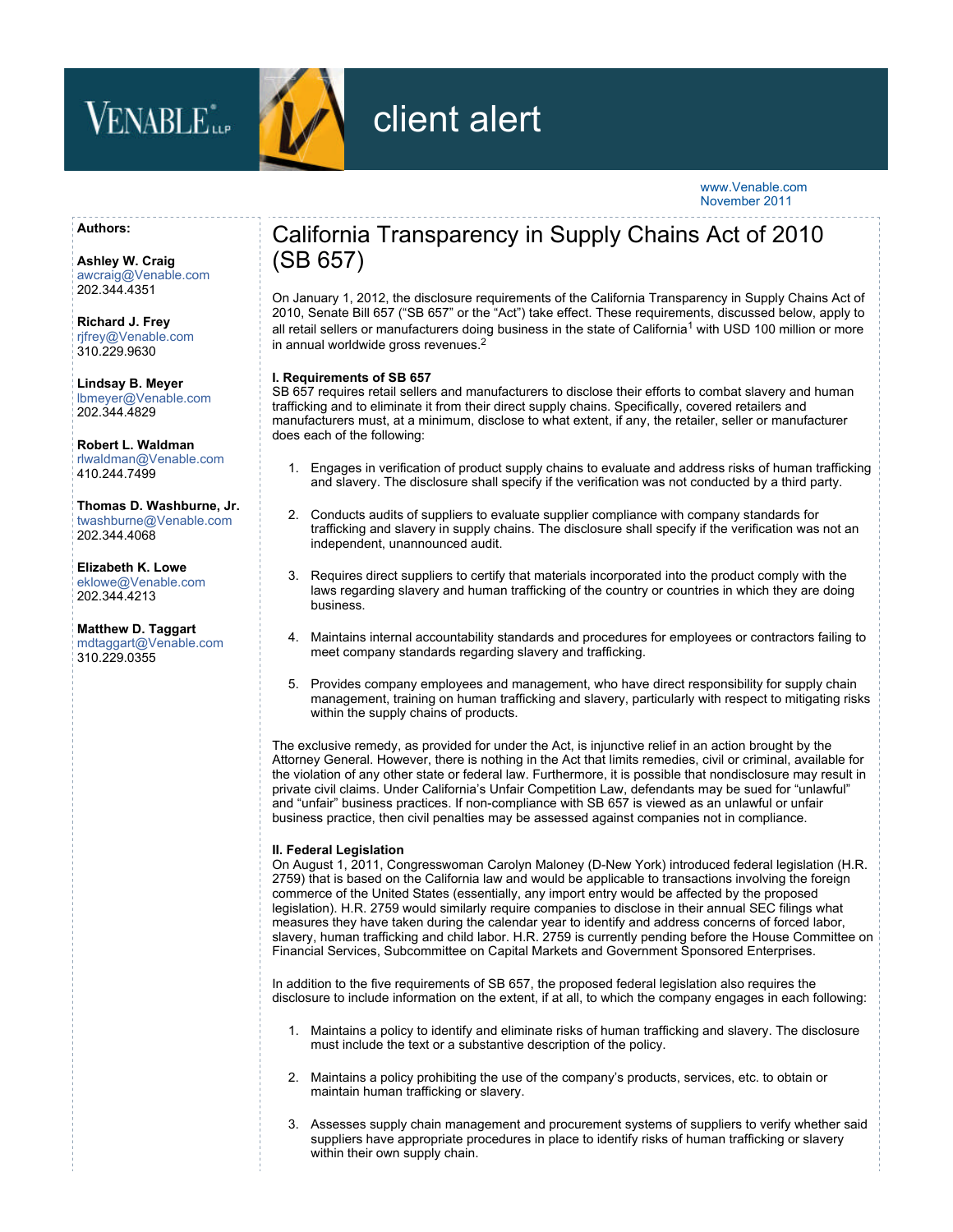- 4. Ensures that recruitment practices at all suppliers comply with the company's standards for eliminating human trafficking and slavery.
- 5. Ensure that remediation is provided to those who have been identified as victims of human trafficking or slavery within the company's supply chain.

These additional requirements appear to be much more onerous than the requirements of SB 657; however, this does not have to be the case. Venable is available to assist in drafting comprehensive compliance and audit protocols that address these additional disclosure requirements.

#### **III. What Level of Disclosure Is Required?**

The core concern with the Act is even though it only purports to impose disclosure requirements, those disclosure requirements are based on fairly vague and undefined auditing standards and measures. Some companies may not presently undertake such auditing activities as part of their corporate governance protocol, in particular, with respect to overseas vendors, agents, suppliers and third parties – all of which would need to be addressed under the Act. Therefore, in addition to the added disclosure requirements, some companies may want consider to institute new audits, training and other measures as part of their efforts to comply with the Act.

Some stakeholder associations (representing retailers) have requested non-binding guidance from the State Attorney General's Office. Such informal guidance, if issued, would help provide a sense of "best practices" that those affected by the law might consider as part of an overall compliance initiative. However, as of this date, the AG has not issued any such non-binding guidance in response to the requests received.

#### **IV. Recommended Steps to Ensure Compliance**

The uncertainty surrounding what California will acknowledge as sufficient for compliance purposes has resulted in some companies deciding to address the Act's standards by way of existing supply chain security activities, including regularly-scheduled audits for FCPA and related pro-active compliance measures.

As a starting point, we recommend the following steps:

- Drafting a simple statement regarding the Act's effectiveness of January 2012, underscoring the company's commitment to compliance in general, the need to ensure that all vendors, suppliers and third parties acknowledge this and will cooperate;
- Providing this statement to all supply chain actors, such as air and ocean transport carriers/providers, freight forwarders, Customs brokers, overseas agents, suppliers, vendors, producers, *etc.*;
- Draft a statement covering the five (5) disclosure areas of the Act for placement on the company's website;
- Coordinate compliance measures in conjunction with existing FCPA, CTPAT and other measures; and
- Coordinate with existing audit teams (either internal or external) to ensure that the Act's core disclosure areas are built into planned review of overseas partners.

In sum, while compliance with the new law is simple insofar as all that is technically required is disclosure of what a company is doing to combat slavery in its distribution chain, the type of meaningful compliance necessary to enable a company to certify that it has met, and continues to meet, each of the five requirements noted above may require substantial effort.

\* \* \*

Venable is available to assist with the compliance process to ensure that all disclosure requirements under SB657 are met. Please contact **[Thomas D. Washburne, Jr.](mailto:tdwashburne@venable.com)** at 410.244.7744, **[Robert L. Waldman](mailto:rlwaldman@venable.com)** at 410.244.7499, or **[Ashley W. Craig](mailto:awcraig@venable.com)** at 202.344.4351 for further information and assistance.

1. What constitutes "doing business in the state" was substantially broadened by recent amendments to California Revenue and Taxation<br>Code Section 23101. See Cal. Rev. & Tax. Code § 23101. As revised, Section 23101 states to be "doing business" in California if its sales in California exceed the lesser of \$500,000 or 25 percent of its total sales. *Id.*

*2.* Whether a company qualifies as a manufacturer or retailer depends upon how it describes its "Principal Business Activity" in tax filings to the state Franchise Tax Board. *See id.* at § 1714.43(a)(2)(C-D).